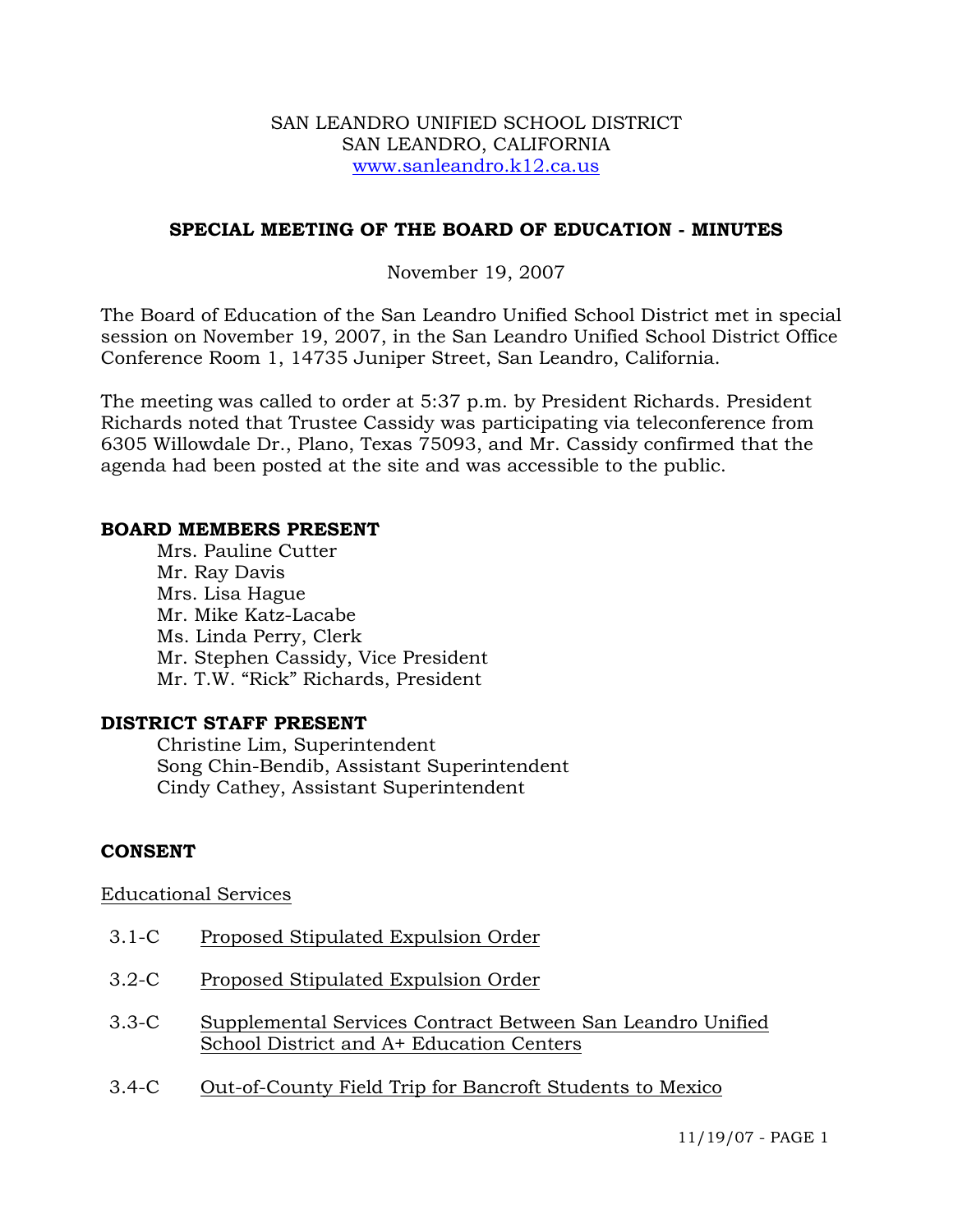On a motion made by Mr. Davis and seconded by Ms. Perry, the Board approved the consent items by a 7-0 roll call vote.

# **PUBLIC TESTIMONY ON NON-AGENDA ITEMS**

None

## **PUBLIC COMM ENTS**

There were no public comments concerning items on the closed session agenda.

## **CLOSED SESSION**

At 5:40 p.m., the Board went into Closed Session regarding Public Employee Performance Evaluation, Title: Superintendent's Evaluation, and Public Employee Appointment, Title: Grant Coordinator pursuant to Educational Code Sections 35146 and 48918(c), and Government Code Sections 54957, and 54957.6. It was determined that there was no need for Student Expulsions.

The Board returned to open session at 6:55 p.m. President Richards noted that the Board had been in closed session and that the following action was taken:

• On a motion made by Mrs. Cutter and seconded by Mr. Davis, the Board appointed Ali Cannon as Grant Coordinator by a 7-0 roll call vote.

### **BOARD MEMBER COMMENTS**

- Ms. Perry wished everyone a Happy Thanksgiving.
- Mr. Richards announced that there would be a special Board meeting on November 26, at the District Office for negotiations, noting that 5 p.m. was the proposed time to begin. After a brief discussion, it was the consensus of the Board to begin the November 26 special Board meeting at 5:30 p.m.